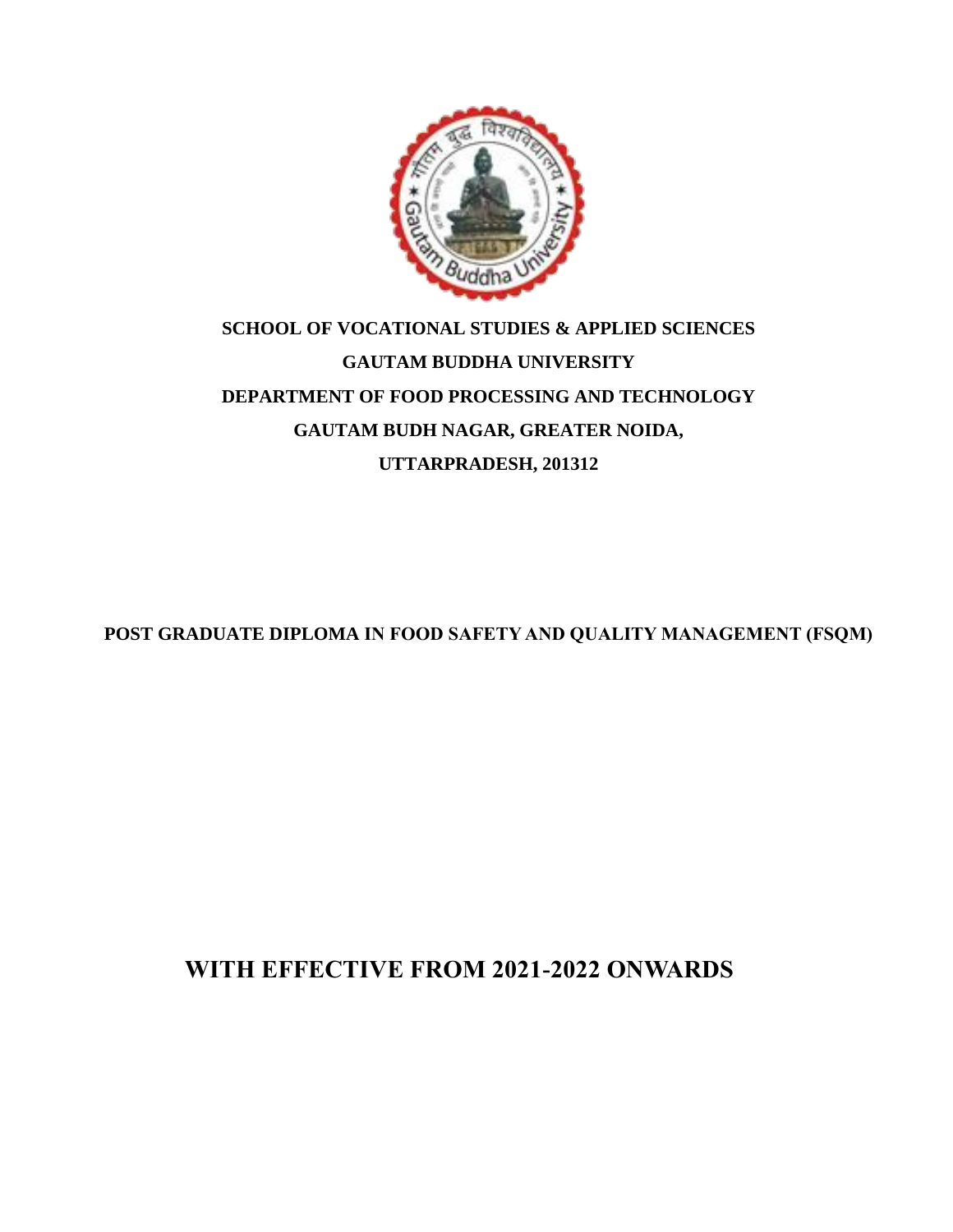### **POST GRADUATE DIPLOMA IN FOOD SAFETY & FOOD QUALITY**

#### **Significance of the course:**

Food safety and quality is a fundamental public health concern. The food safety and quality has become an area of priority and necessity for consumers, retailers, manufactures and regulators. The PG Diploma is intended for postgraduates in Science/ Agriculture/ Food Science or Allied Disciplines contemplating a career in Food Quality and Safety Management. It is also intended for Professionals in food Processing and Quality Control for strengthening their proficiency in design and implementations of quality management systems.

#### **Objectives of the Course:**

The core objective of the PG diploma programme is to provide a practical and theoretical knowledge to the students. Knolege may be well inplecated in the area of food Safety and Quality Management Systems. The programme incorporates the specialized knowledge and skills required to implement the fundamental principles of 'Quality Assurance.'

It seeks to develop India's capability to meet the Global food safety and quality requirements and enhance the competitiveness of food products.

### **Job Opportunities:**

- Quality Control Officer or Quality Assurance/ Management professionals in food /hospitality/ retail industry and laboratories, Auditor.
- Food Safety Officer in the regulatory bodies,
- Trainer/ Counselor in Food Safety & Quality Management Systems, and
- Self-Employment as food certifying/auditing professionals for the Food Safety and Quality Management Systems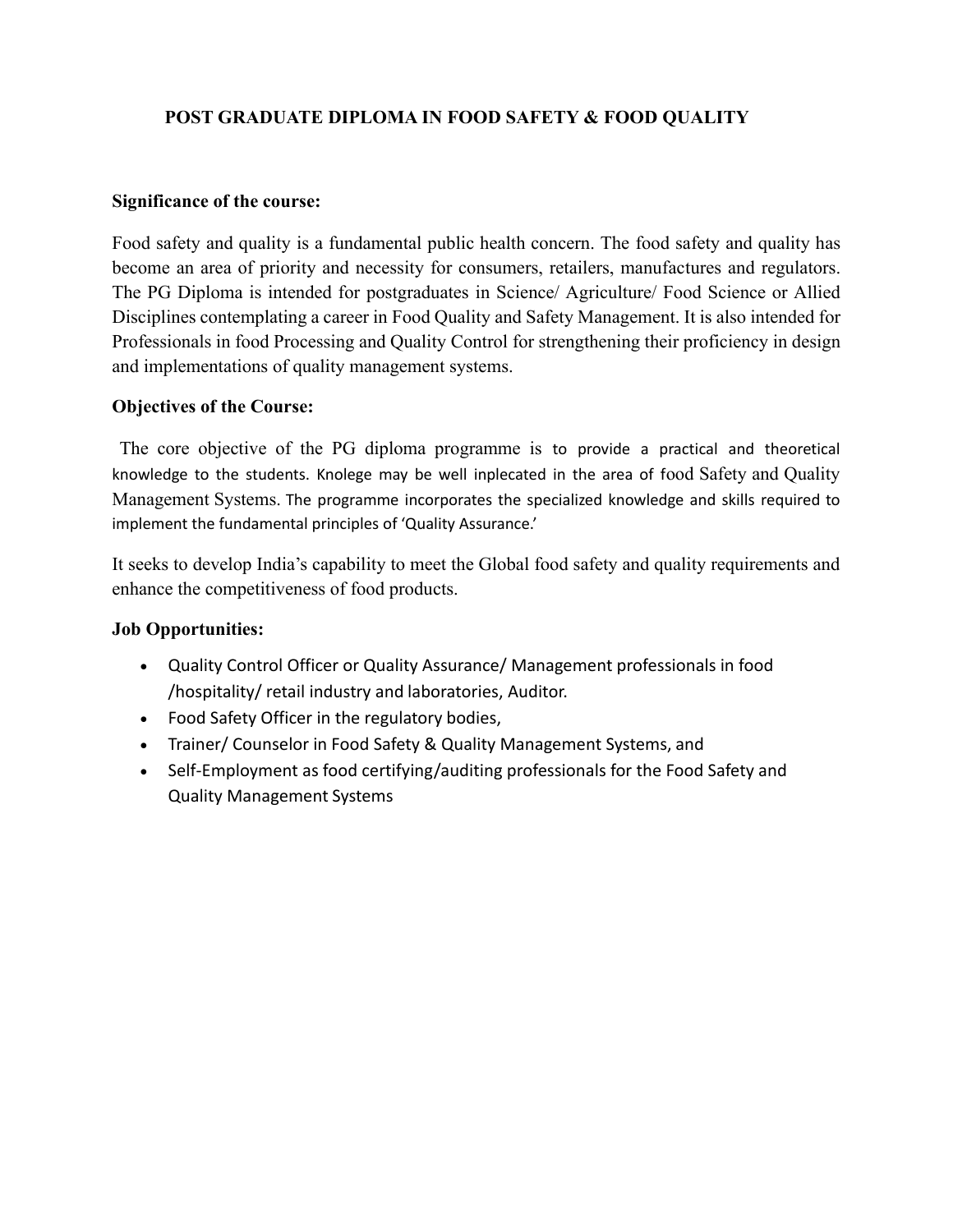### **Duration of the Course:** One year (2 semester)

#### **Eligibility for Admission:**

- Graduation in Science with Chemistry/ Bio-chemistry/Biotechnology /Microbiology/ Life Science
- Degree in allied sciences like Agriculture / Food Science and Technology / Nutrition/Post Harvest Technology / Home Sciences/ Life Sciences /Horticulture / Dairy Technology / Veterinary / Fisheries / Hotel Management andCatering / Hospitality Management etc.
- Art graduate with 3 year experience in Food Processing/ Food Quality Control/ Hotel Management (food preparation/ food catering)

#### **Evaluation Criteria:**

| <b>Title of the Paper</b>                                                                                    | <b>Marks</b> | <b>Evaluation</b>                                                                                                  |
|--------------------------------------------------------------------------------------------------------------|--------------|--------------------------------------------------------------------------------------------------------------------|
| Post Graduate Diploma In Food Safety<br>And Quality Management (FSQM)<br>$(Theory)$ – Each Paper             | 100          | Internal Assessment $-30$ marks<br>External Examination $-70$<br>marks                                             |
| Post Graduate Diploma In Food<br>Safety And Quality Management<br>$(FSQM)$ (practical's) – Each<br>Practical | 100          | Performance at the time of<br>examination $-60$ marks.<br>$\text{Record} - 20 \text{ marks}$<br>$V$ iva – 20 marks |
| Project Work                                                                                                 | 100          | Dissertation $-60$ marks<br>Presentation $-20$ marks<br>$V$ iva $-20$ marks                                        |

**Course Fees:** Rs. 35,000/- [Per Semester] **Intake Capacity:** 30 students

#### **Course Structure:**

#### **Total Credits**: 45

**Theory:** 26 credits, **Practical work & Project work**: 19 credits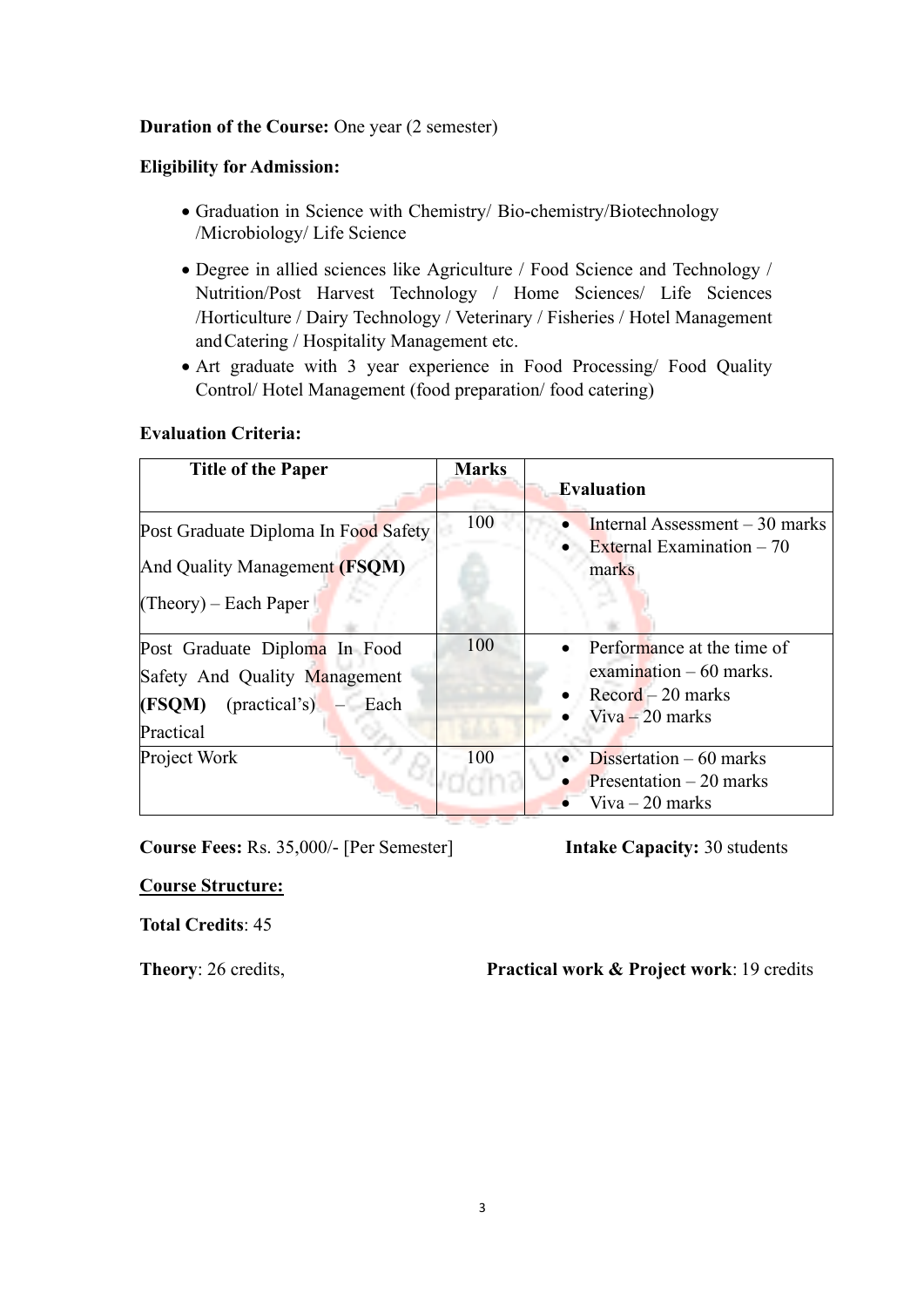## **Department of Food Processing and Technology, SoVSAS Post Graduate Diploma in Food Safety and Quality Management (FSQM) Duration -1 Year (2 Semester) (Effective from Session 2021 Onward)**

## **Course Structure**

### **Semester I**

| S. No.            | <b>Subject</b>             | <b>Courses</b>                                             | <b>Course</b> | L              | T              | $\mathbf{P}$ | <b>Credits</b> |  |
|-------------------|----------------------------|------------------------------------------------------------|---------------|----------------|----------------|--------------|----------------|--|
|                   | Code                       |                                                            | <b>Type</b>   |                |                |              |                |  |
|                   | <b>THEORY</b>              |                                                            |               |                |                |              |                |  |
| $\mathbf{1}$      | <b>FQD-401</b>             | Food Chemistry and Analysis                                | Core          | $\overline{4}$ | $\theta$       | $\theta$     | $\overline{4}$ |  |
| $\overline{2}$    | <b>FQD-403</b>             | Food Microbiology                                          | Core          | $\overline{4}$ | $\overline{0}$ | $\theta$     | $\overline{4}$ |  |
| 3                 | <b>PGD-405</b>             | <b>Food Laws and Standards</b>                             | Core          | $\overline{4}$ | $\overline{0}$ | $\theta$     | $\overline{4}$ |  |
| $\overline{4}$    | <b>FQD-409</b>             | Principles of Food Safety and<br><b>Quality Management</b> | Core          | $\overline{4}$ | $\overline{0}$ | $\theta$     | $\overline{4}$ |  |
| 5                 | <b>BS</b> 101              | Human Values & Buddhist<br>Ethics                          | Core          | $\overline{2}$ | $\mathbf{0}$   | $\theta$     | $\overline{2}$ |  |
|                   |                            |                                                            |               |                |                |              |                |  |
| <b>PRACTICALS</b> |                            |                                                            |               |                |                |              |                |  |
| 1                 | FQD-411                    | Food Microbiology Lab                                      | Core          | $\overline{0}$ | $\theta$       | 8            | $\overline{4}$ |  |
| $\overline{2}$    | FQD-413                    | Chemical Analysis and Quality<br>wagna<br>Assurance        | Core          | $\theta$       | $\mathbf{0}$   | 8            | $\overline{4}$ |  |
|                   |                            | Total                                                      |               | 18             | $\mathbf{0}$   | 16           | 26             |  |
|                   | <b>Total Contact Hours</b> |                                                            | 34            |                |                |              |                |  |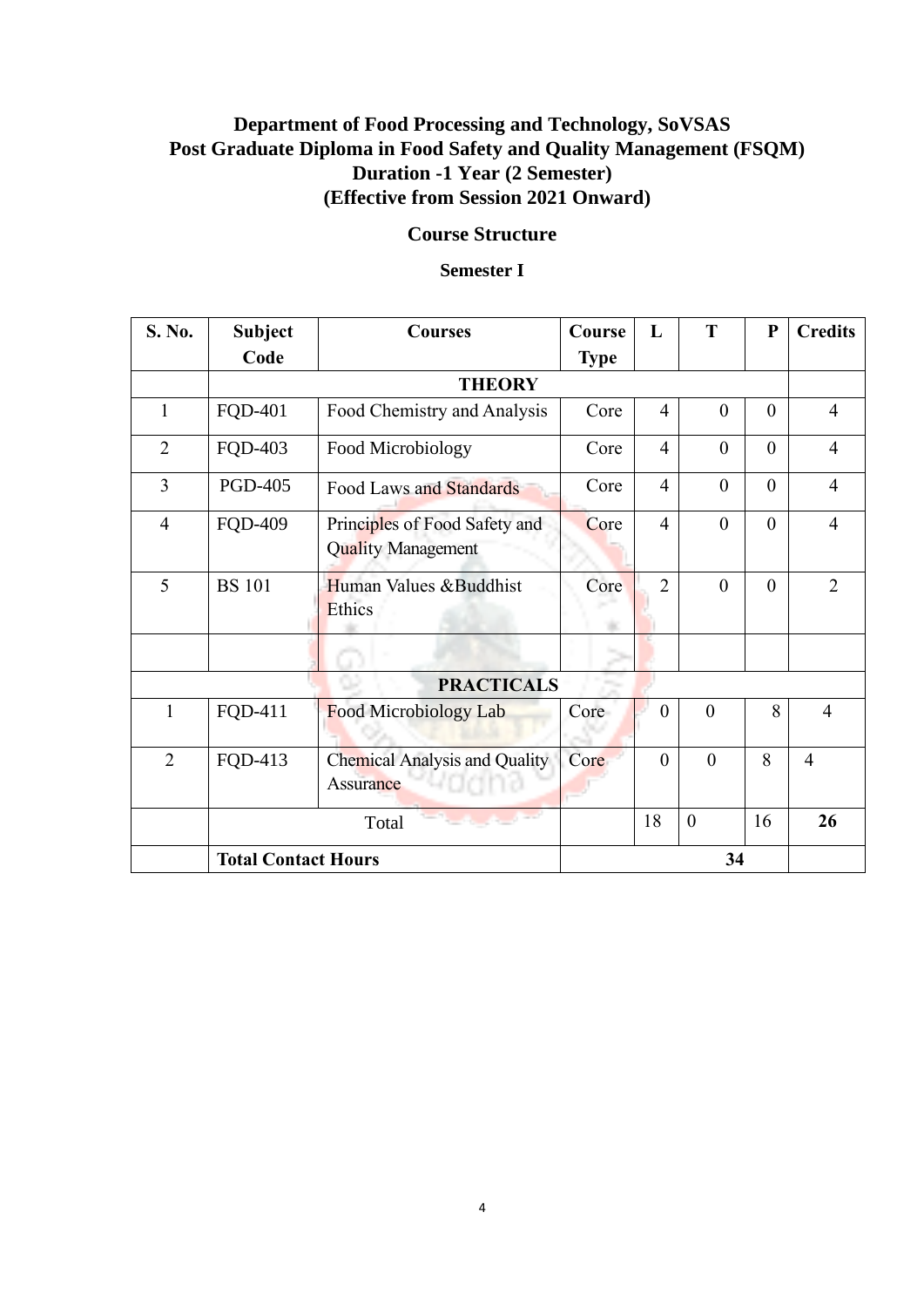## **Semester II**

| S.             | <b>Subject</b>                | <b>Courses</b>                                 | Course      | L              | T              | ${\bf P}$      | <b>Credit</b>  |
|----------------|-------------------------------|------------------------------------------------|-------------|----------------|----------------|----------------|----------------|
| No.            | Code                          |                                                | <b>Type</b> |                |                |                |                |
| 1              | <b>FQD-402</b>                | Methods of Food analysis<br>$&$ Sampling       | Core        | $\overline{4}$ | $\overline{0}$ | $\theta$       | $\overline{4}$ |
| $\overline{2}$ | <b>FQD-404</b>                | Food Safety and Quality<br>Auditing            | Core        | $\overline{0}$ | $\overline{0}$ | 8              | $\overline{4}$ |
| 3              | <b>FQD-406</b>                | Seminar                                        | Core        | $\overline{0}$ | $\theta$       | $\overline{2}$ | $\mathbf{1}$   |
| $\overline{4}$ | <b>FQD-408</b>                | Industrial Visit/Academic<br>Visit/Field Visit | Core        | $\theta$       | $\theta$       | $\theta$       | $\overline{2}$ |
| 5              | FQD-410                       | Project Work and Viva<br>Voce                  | Core        | $\theta$       | $\theta$       | $\theta$       | 8              |
|                |                               | Total                                          |             | $\overline{4}$ | $\overline{0}$ | 8              | 19             |
|                | <b>Total Contact Hours</b>    |                                                |             | 12             |                |                |                |
|                | Total Credit $(26+19=$<br>45) |                                                |             |                |                |                |                |

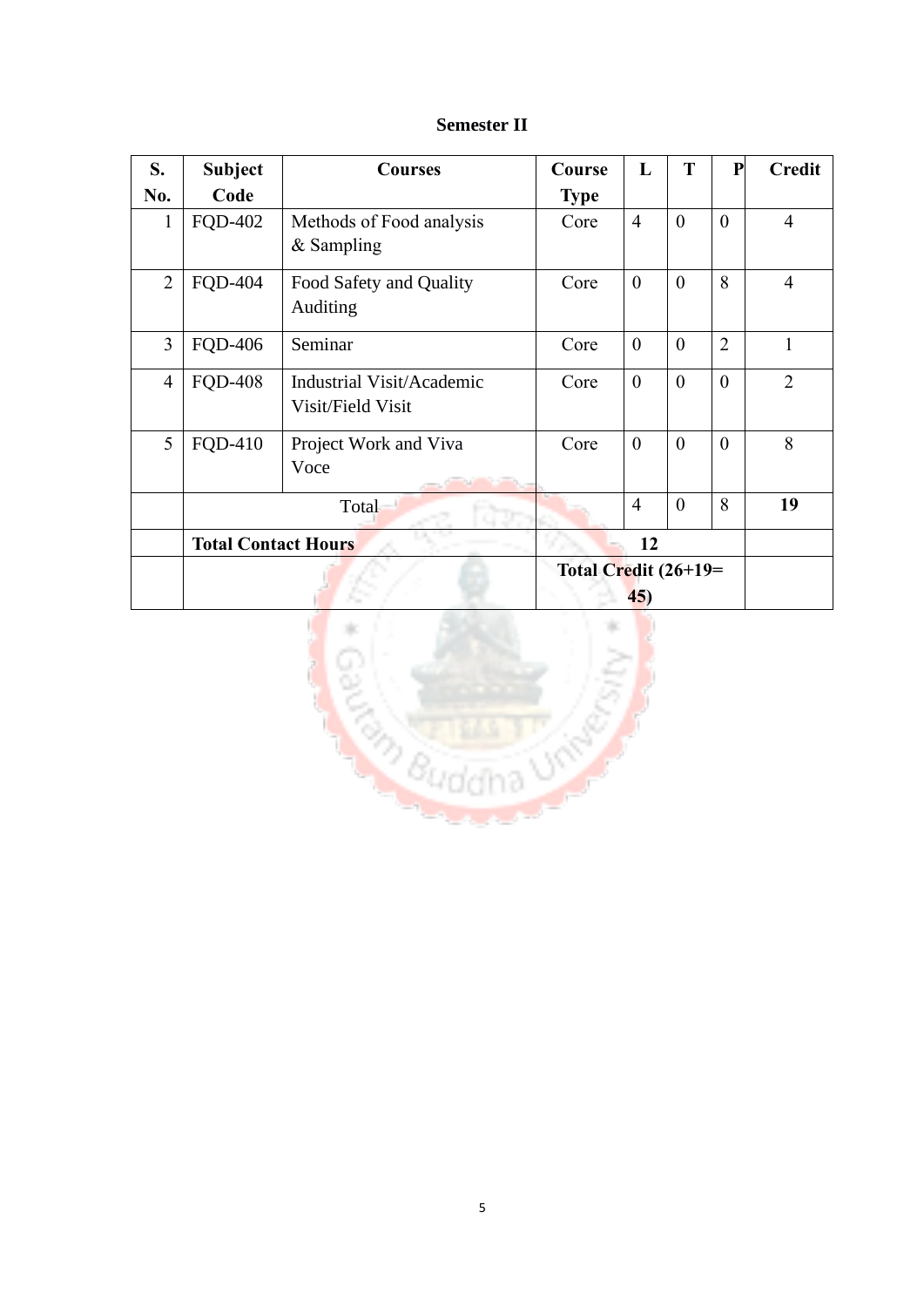#### **Semester-I**

#### **FQD-401 Food Chemistry and Analysis (4+0+0)**

#### **UNIT-I (16 hour)**

**Food chemistry**: Introduction to Food Science, Scope, introduction, definition and importance of food chemistry. Classification, structural, analytical, nutritional and functional properties of carbohydrates, protein and lipids in foods. Types of fibers and its constituents, soluble fibers, insoluble fibers and their important functions. Proteins from milk, egg and meat. Allergens, toxic constituents and anti-nutritional factors of foods (enzyme inhibitors, trypsin and chymotrypsin inhibitor, amylase inhibitor, flatulence causing oligosaccharids, phytolectins).

#### **UNIT-II (12 hour)**

Water activity and its impact on shelf life of food. Chemistry and stability of vitamins and minerals during processing. Food additives, emulsion and emulsifier. Enzymatic and non-enzymatic browning in Food. Enzymes in foods, and food industry,

#### **UNIT-III (12 hour)**

**Sampling techniques**. Fundamental principles, spectral behavior, UV-Visible spectroscopy, Atomic absorption spectroscopy, Fluorescence spectroscopy, Emission spectroscopy, Mass-spectroscopy, IR.

**UNIT-IV (12 hour) Food Analysis**: Physical and Chemical Analysis of Foods, Food from Plant Sources, Food from animal Sources Sensory Evaluation of Food Products, Waste Management in Food Processing Industry

#### **UNIT-V (8 hour)**

**Special techniques:** Thermal methods in food analysis and Texture measurement techniques, Dough rheology, Hunter-Lab ColorFlex, Polarimetry, Refractometry.

#### **SUGGESTED READINGS:**

- 1. Fennema, O.R. Ed. 1976. Principles of Food Science: Part-I Food Chemistry. Marcel Dekker, New York.
- 2. Bamji MS, Rao NA & Reddy V. 2003. Textbook of Human Nutrition.Oxford & IBH.
- 3. Leo ML. 2004. Handbook of Food Analysis. 2nd Ed. Vols. I-III.
- 4. Linden G. 1996. Analytical Techniques for Foods and Agricultural Products. VCH.
- 5. Nielsen S. (Eds.). 1994. Introduction to Chemical Analysis of Foods. Jones & Bartlett.
- 6. Pomrenz Y & Meloan CE. 1996. Food Analysis Theory and Practice. 3rdEd. CBS.
- 7. Ranganna S. 2001. Handbook of Analysis and Quality Control for Fruit and Vegetable Products. 2nd Ed. Tata-McGraw-Hill.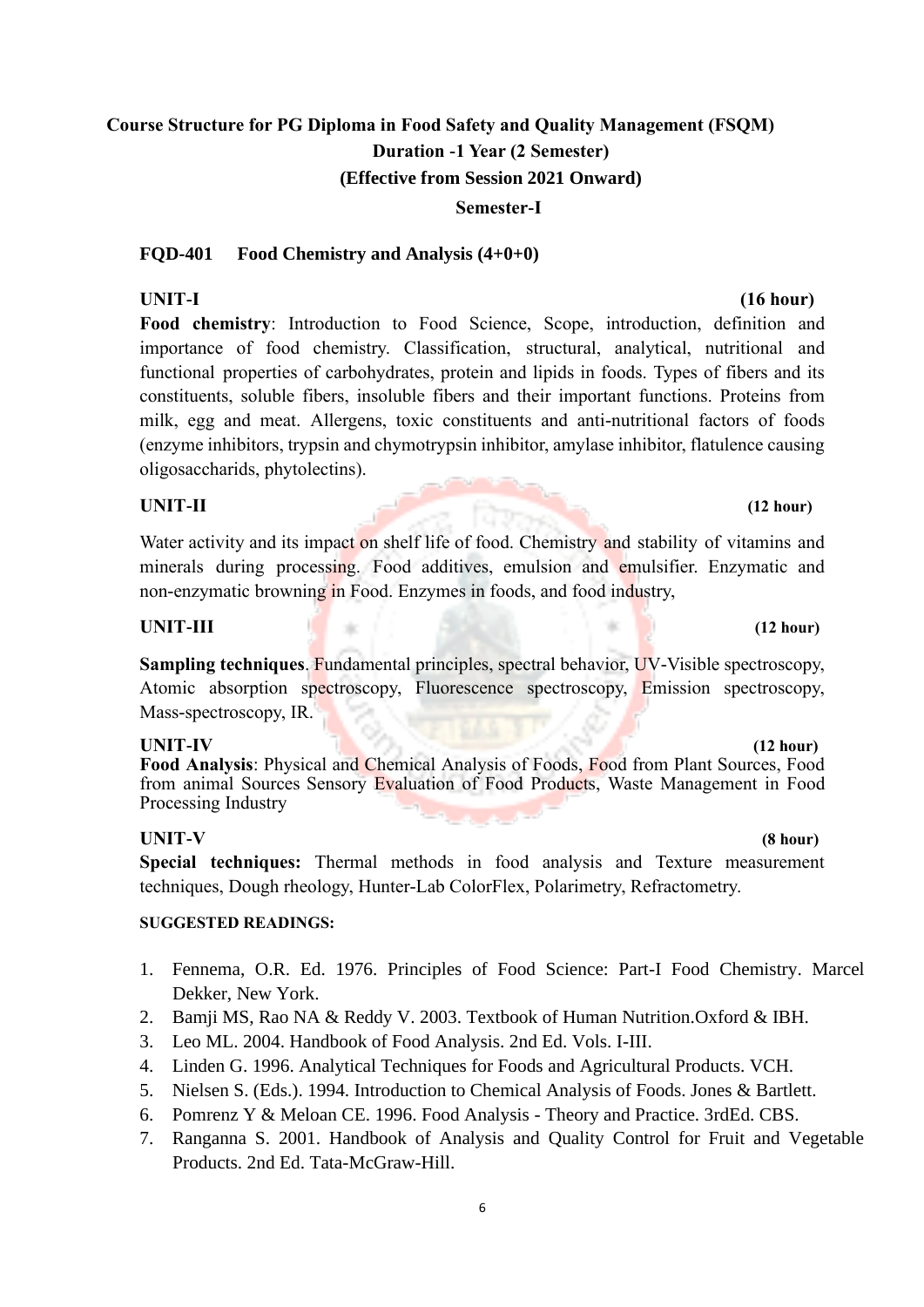### **FQD-403 Food Microbiology (4+0+0)**

Development and scope of Microbiology. Introduction to food microbiology: Classification of microbes, Types of microorganism normally associated with food- mold, yeast, and bacteria. Importance of microorganisms in food. Primary sources of microorganisms in food. Growth curve. Parameters affecting the growth of microorganisms.

### **UNIT- II (16 hour)**

Biochemical changes caused by micro-organisms, deterioration of various types of food product, Contamination of foods- fruits, vegetables, cereals, milk, meat, eggs and canned foods during handling and processing. Fermented and microbial foods: fermented milk and milk products, fermented fruits and vegetables, fermented meat and fish products, fermented beverages (beer, vinegar and wine), single cell protein.

### **UNIT- III (14 hour)**

Heat Resistance of microorganisms and spores. Thermal destruction of microorganism. Microbiology of food preservation by heating process, irradiation, low temperature storage, chemical preservatives, high-pressure processing, control of water activity.

## **UNIT- IV (12 hour)**

Foods microbiology and public health - Types of food poisonings, important features and control; Overview of algal, fungal and viral food borne illnesses. Disinfected agents. Hurdle Technology and its applications

## **SUGGESTED READINGS:**

- 1. Jay J.M. 1986. Modern Food Microbiology. 3rd Edn. VNR, New York.
- 2. Robinson, R.K. Ed. 1983. Dairy Microbiology. Applied Science, London.
- 3. Banawart GJ. 1989. Basic Food Microbiology. 2nd Ed. AVI Publ.
- 4. Frazier J & Westhoff DC. 1988. Food Microbiology. 4th Ed. McGraw Hill.
- 5. Jay JM, Loessner MJ & Golden DA. 2005. Modern Food Microbiology. 7th Ed. Springer.
- 6. Ray B. 2004. Fundamentals of Food Microbiology.3rd Ed. CRC.

## **UNIT- I (16 hour)**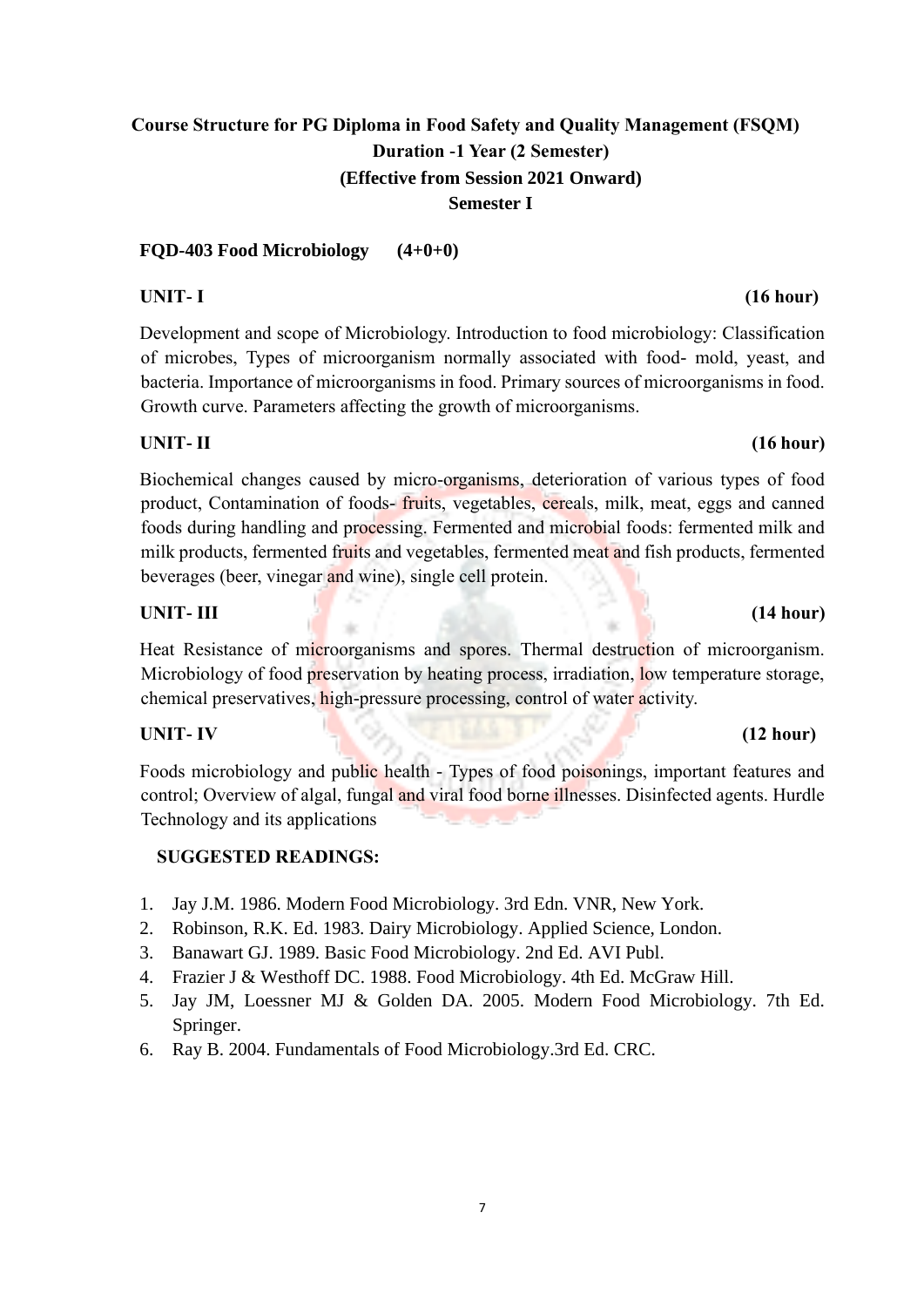### **Course Structure for PG Diploma in Food Safety and Quality Management (FSQM)**

## **Duration -1 Year (2 Semester) (Effective from Session 2021 Onward) Semester I**

#### **FQD-405 Food Laws and Standards (4-0-0)**

Introduction, concept of food safety and standards (FSSAI), food safety strategies. Food hazards and contaminations - biological, chemical and physical factors. Prevention and control of microbiological and chemical hazards.

#### **UNIT-2 (12 hour)**

Indian Food Regulatory Regime (Existing and old), PFA Act and order, Additives, Contaminants and Pesticide Residue. Essential Commodities Act, 1955, Global Scenario, Codex Alimentarius, Legal Metrology act, Weight and Measurement act

#### **UNIT-3 (14 hour)**

**International Food Standards. WTO**: Introduction to WTO Agreements: SPS and TBT Agreement, Export (Quality Control and Inspection) Act, 1963. BIS Other product specific standards; AGMARK. FTDR Act, 1992 and Foreign Trade Policy, Customs Act and Import Control Regulations.

### **UNIT-4 (08 hour)**

Risk assessment studies: Risk management, risk characterization and communication. Food Safety and Standard Act, 2006,

#### **UNIT-5 (12 hour)**

Voluntary Quality Standards and Certification GMP, GHP, HACCP, GAP, Good Animal Husbandry Practices, Good Aquaculture Practices, ISO 9000, ISO 22000, ISO 14000, ISO 17025, PAS 22000, IFS. Halal & Kosher Standard.

#### **SUGGESTED READINGS:**

- 1. Singal RS, Handbook of indices of food quality and authenticity; Woodhead Publ. Cambridge, UK.
- 2. Shapton DA, Principles and practices of safe processing of foods; Butterworth Publication, London.
- 3. Winton AL, Techniques of food analysis; Allied Science Publications New Delhi.
- 4. Pomeranze Y, Food analysis Theory and Practice; CBS Publications, New Delhi.
- 5. Jacob MB, The chemical analysis of foods and food products; CBS Publ. New Delhi
- 6. FSSAI website: [www.fssai.gov.in](http://www.fssai.gov.in/)

## **UNIT-1 (14 hour)**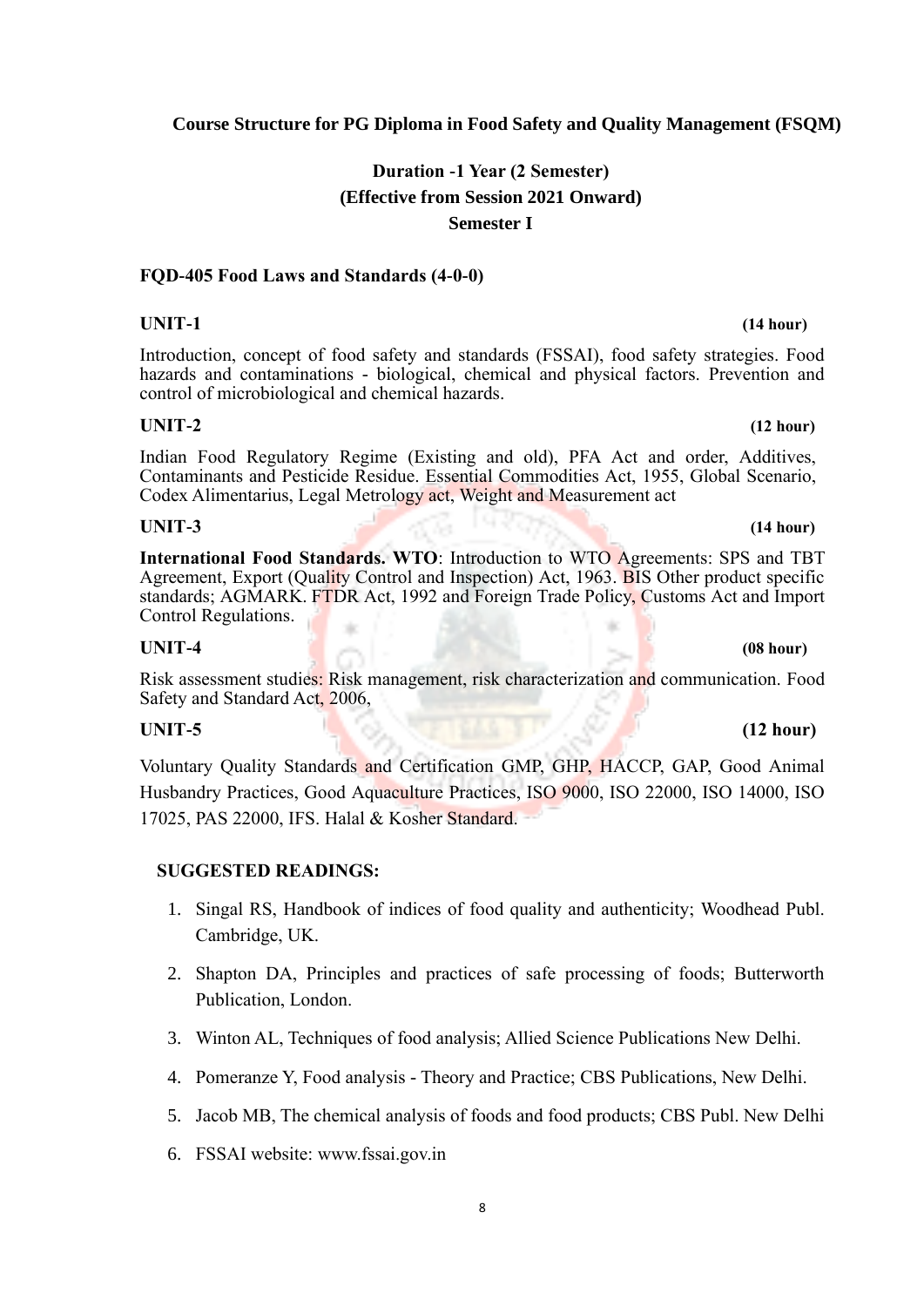**Semester-I**

**FQD-409 Principles of Food Safety and Quality Management (4-0-0)**

the control

**Introduction to food safety and security**: Hygienic design of food plants and equipments, Food Contaminants (Microbial, Chemical, Physical), Food Adulteration (Common adulterants), Food Additives (functional role, safety issues), Food Packaging & labeling. Sanitation in warehousing, storage, shipping, receiving, containers and packaging materials. Control of rats, rodents, mice, birds, insects and microbes. Cleaning and Disinfection, ISO 22000 – Importance and Implementation

### **UNIT-II (12 Hour)**

**Food quality:** Various Quality attributes of food, importance and functions of quality control. Methods of quality, assessment of food materials-fruits, vegetables, cereals, dairy products, meat, poultry, egg and processed food products. Instrumental, chemical and microbial Quality control. Sensory evaluation of food and statistical analysis. Water quality and other utilities.

### **UNIT-III (12 Hour)**

**Critical Quality control:** Control point in different stages of production including raw materials and processing materials. Food Quality and Quality control including the HACCP system. Food inspection and Food Law, Risk assessment – microbial risk assessment, dose response and exposure response modelling, risk management, implementation of food surveillance system to monitor food safety, risk communication

### **UNIT-IV (8 Hour)**

**Indian and global regulations**: FAO in India, Technical Cooperation programmes, Bio-security in Food and Agriculture, World Health Organization (WHO), World Animal Health Organization (OIE), International Plant Protection Convention (IPPC)

#### **UNIT-V (14 Hour)**

Sanitation and hygiene, GMP, GLP, Statistical quality control. Food laws and standard, PFA, AGMARK. Sampling and specification of raw materials and finished products, Concept of Codex Alimentarious /USFDA/ISO 9000 series, National Codex contact point (NCCP), Codex Committee of India – ToR, Functions, Shadow Committees etc., rules and regulations for waste disposals. Food adulteration and food safety. HACCP, Sensory evaluation-introduction, panel screening, Sensory and instrumental analysis in quality control, IPR and Patents, ISO system – 9001, 14001, 17025 and 22000.

## **UNIT-I (14 Hour)**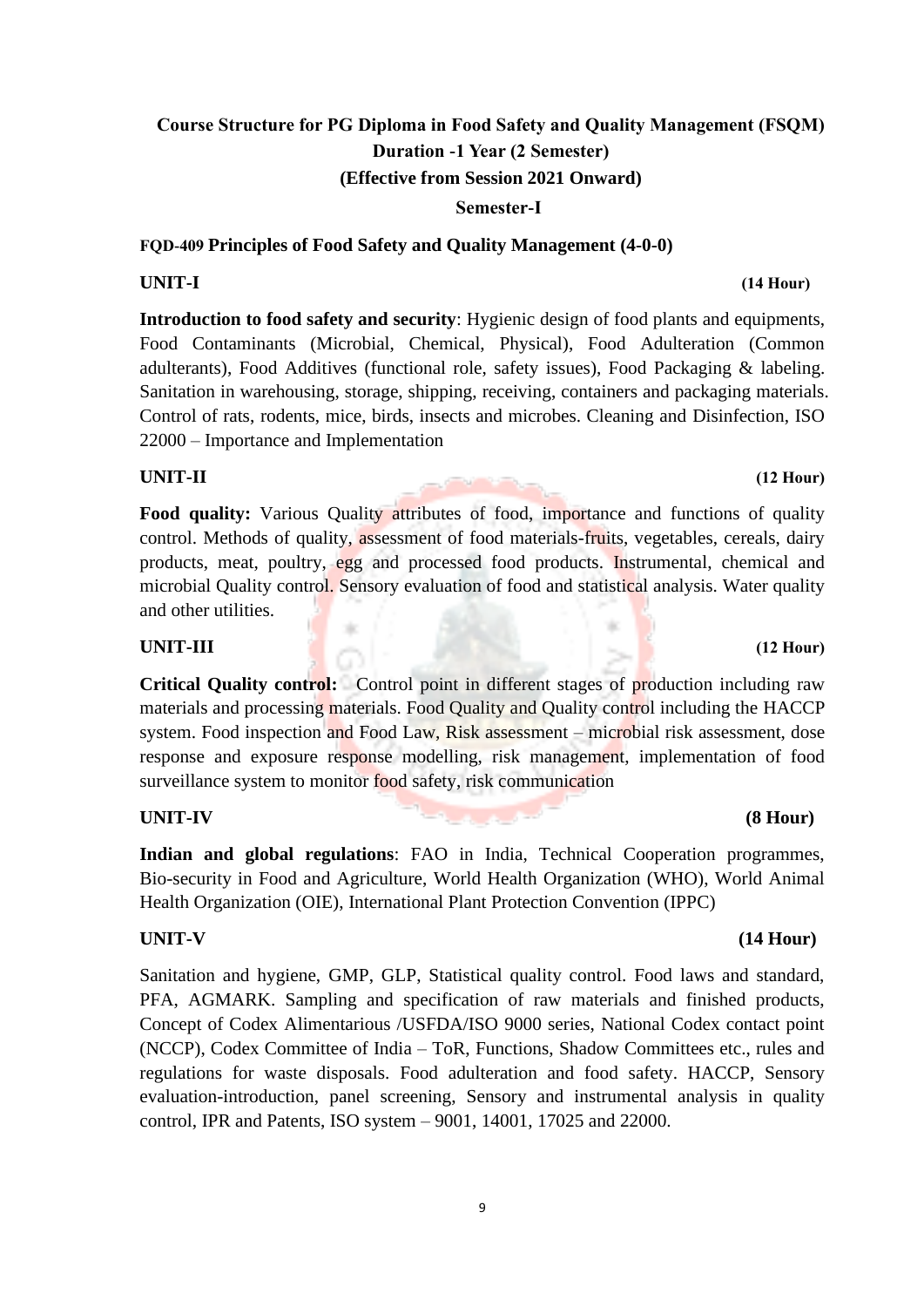#### **SUGGESTED READINGS:**

1. Sara Mortimore and Carol Wallace. 1997. HACCP- A practical approach. Chapman & Hall, Madras.

2. Jacob,M. 2004. Safe Food Handling. CBS Publishers and Distributors, New Delhi. Inteaz Alli, 2004.

3. Quality assurance Principles and Practice. Boca Raton London New York Washington, D.C

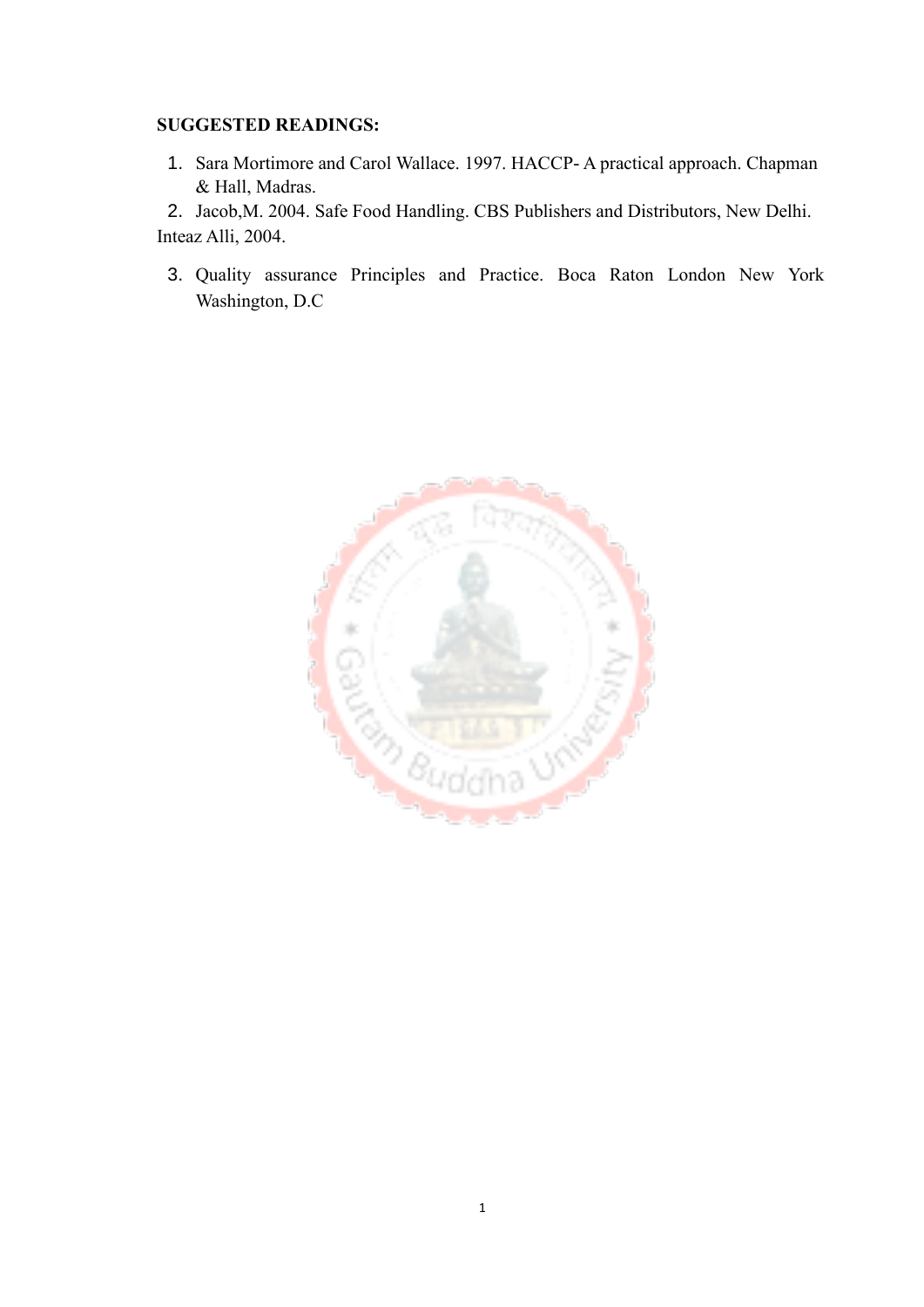#### **Semester-II**

#### **FQD- 402 Methods of Food analysis & Sampling (4-0-0)**

#### **UNIT – I (14 Hour)**

Introduction to Food Analysis: Rules & Regulations of Food Analysis, Safety in Laboratory. Sampling and sampling techniques, sample preparation for analysis. Basic principles of spectroscopy: UV-VIS molecular absorption spectrometry, atomic absorption & emission spectrometry, fluorescence spectrometry, Atomic mass spectrometry, IR spectrometry.

### **UNIT – II (8 Hour)**

Separation Science: Basic principles of chromatography, HPLC, GC, TLC, Super critical fluid extraction chromatography

### **UNIT-III (12 Hour)**

Analysis of liquids: Total liquids concentration, Solvent extraction; Non-solvent liquid extraction methods; instrumental methods. Determination of liquid composition.

### **UNIT-IV (14 Hour)**

Electrophoresis methods, Chemical methods; enzymatic methods; physical methods; immunoassays; analysis of polysaccharides fiber. Analysis of proteins Determination of overall protein concentration; protein separation and characterization; methods based on different adsorption characteristics separation due to size differences; separation by electrophoresis.

### **UNIT-V (8 Hour)**

Radiochemical Methods: Use of radio isotopes, viscosity and consistency measurements of food, measurement of rheological properties.

### **SUGGESTED READINGS:**

- **1.** AOAC methods for Food Analysis.
- 2. Y. Pomeranz and C. E Meloan, Food Analysis, Theory and practice; AVI publishing company, INC West Port, Connecticut, USA.
- 3. Fung, D.Y.C. and Matthews, R., Instrumental Methods for Quality Assurance in Foods; Marcel Dekker, Inc. New York.
- 4. Moskowitz, H. R., Food Texture: Instrumental and Sensory Measurement; Marcel Dekker, Inc. New York
- 5. Ronald et al., Handbook of Food Analytical Chemistry, Wiley.

11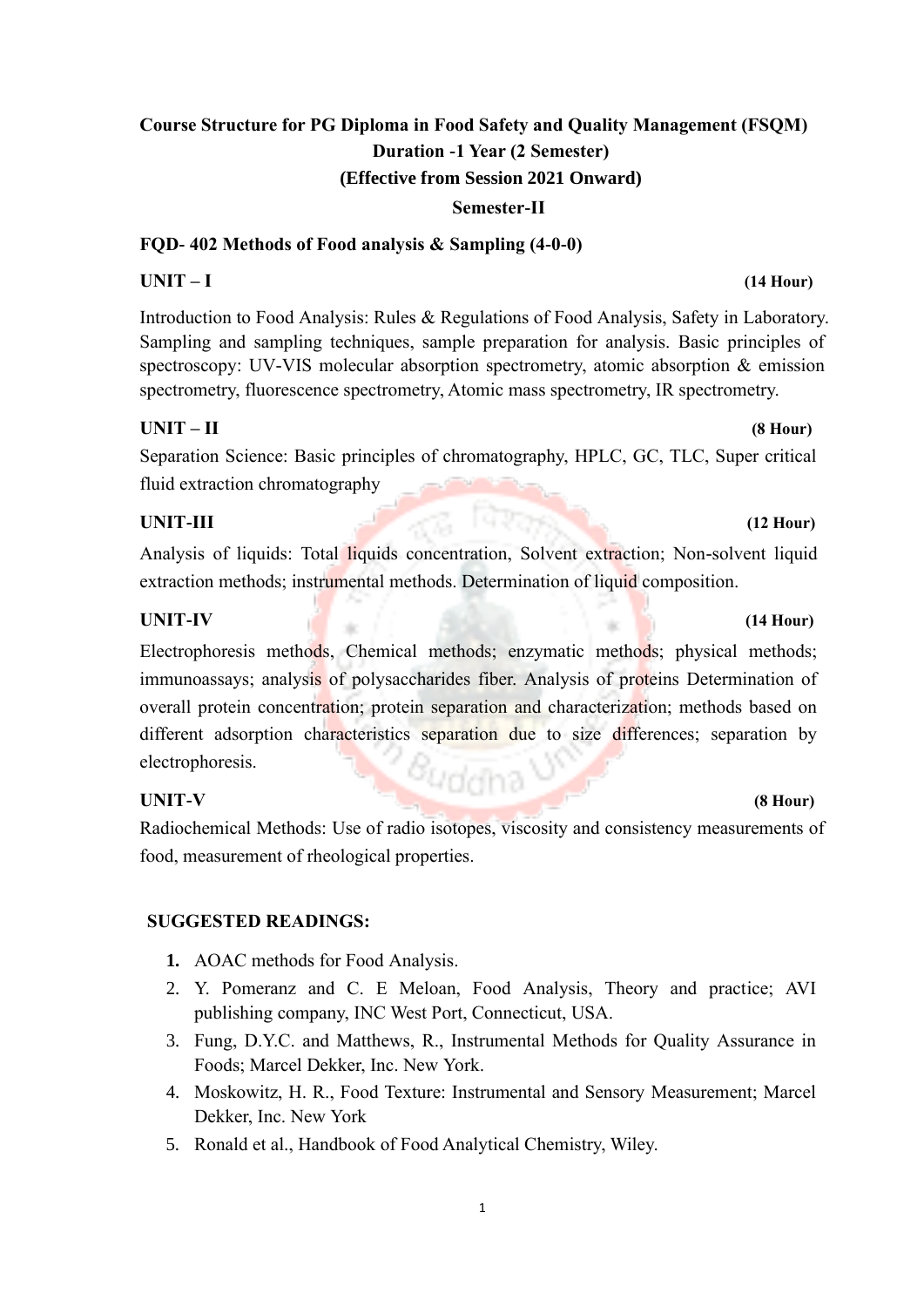#### **Semester-I**

#### **FQD-411 Food Microbiology Lab Practical (0-0-4)**

1. Introduction to basic microbiology, laboratory practices.

- 2. Cultivation and sub-culturing of Microbes.
- 3. Direct microscopic examination of foods.

4. Estimation of total microbial count of yeast and molds.

5. Estimation of total microbial bacterial plate count of food sample by direct microscopic and SPC method.

6. Assessment of air using Surface Impingement method.

7. Detection of efficacy of surface sterilisation using swab and Rinse method.

8. Enumeration of Coliforms and indicator organisms (Most Probable Number)

9. Detection of Coliforms and indicator organisms by confirmed and completed

tests, and using membrane filter techniques.

10. Study of the growth curve of micro-organisms.

11. Study of the microbiological quality of milk by MBR test.

12. Estimation of total microbial count of (a) milk products (b) fruits and vegetable products (c) meat, fish and poultry products (d) canned foods.

13. Interpretation of Microbiological Data and its Inferences

14. Detection of Coliforms and Indicator Organisms, Confirmed and Completed Tests**,** Membrane filter Techniques

15. Staining Techniques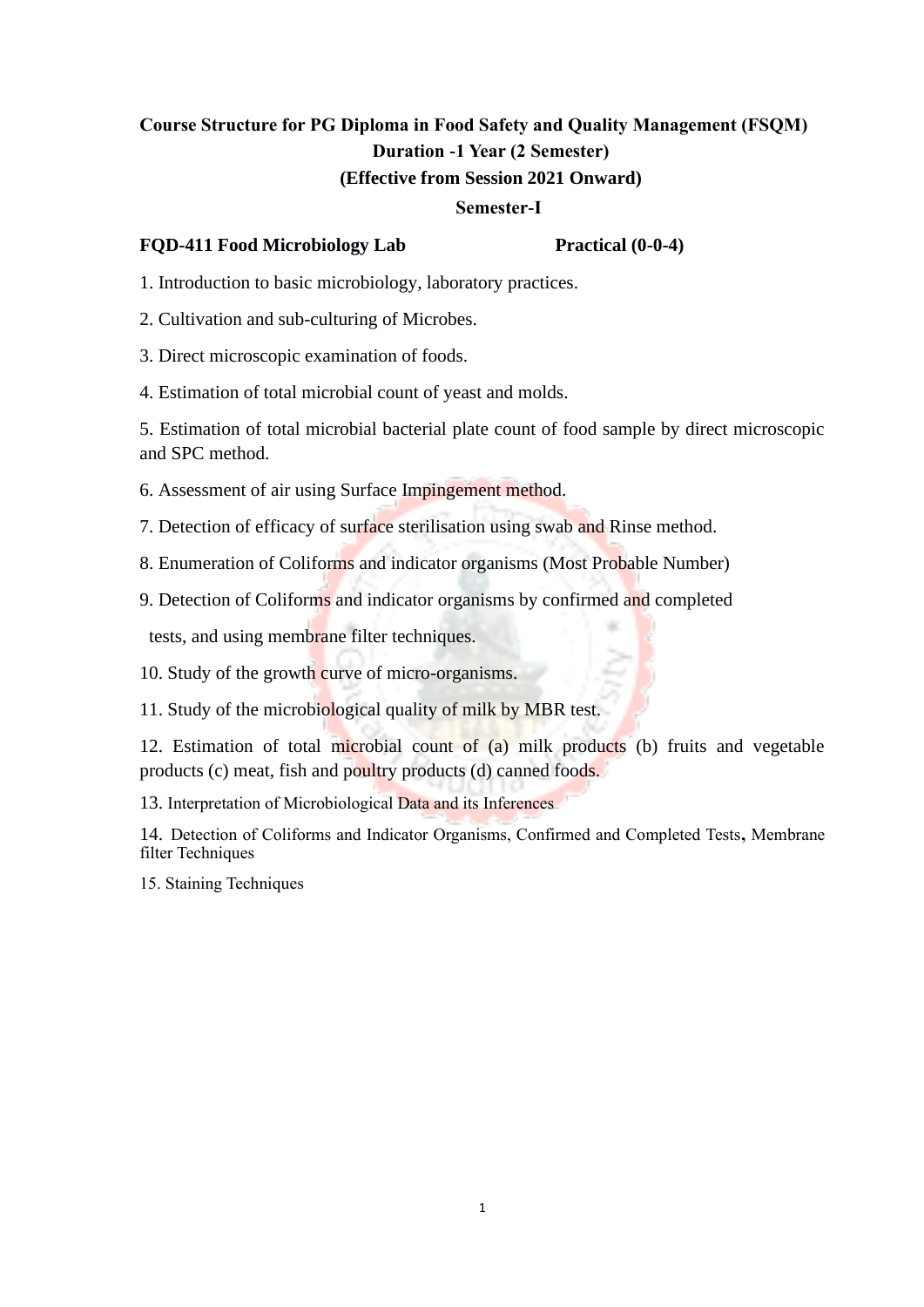#### **Semester-I**

#### **FQD-413 Chemical Analysis and Quality Assurance (0-0-4)**

- 1. Determination of moisture in a given food sample.
- 2. Determination of protein and carbohydrates in a given food sample.
- 3. Determination of ash in a given food sample.
- 4. Determination of crude fat in a given food sample
- 5. Estimation of acidity of given food sample/beverage
- 6. Estimation of total non-reducing and reducing sugars.
- 7. Estimation of vitamin C in given food sample.
- 8. Determination of diastase enzyme activity
- 9. Determination of pigments in a given food sample.
- 10. Determination of water vapour transmission rate for different materials.
- 11. Estimation of toxins and pesticides in food.
- 12. Detection of adulteration in foods.
- 15. Measurement of pH and Preparation of Buffers.
- 16. Preparation of standard volumetric solutions.
- 17. Sensory evaluation of Food Products –Hedonic rating Test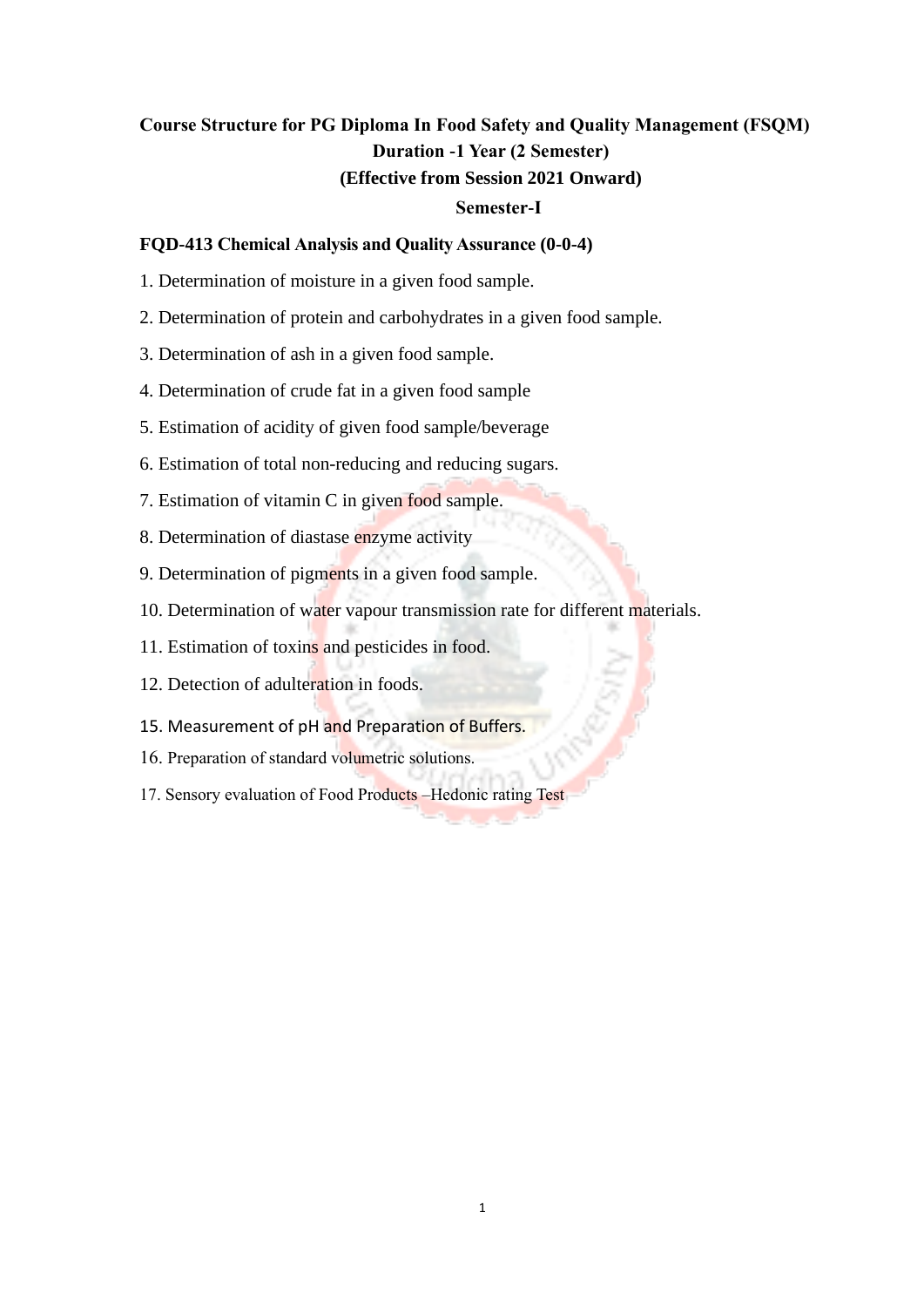### **Semester-II**

#### **FQD-404 Food Safety and Quality Auditing**

1. Development of FSMS

i. Data collection and hazard identification (Physical, Chemical and microbiological)

ii. Hazard analysis. ( Usage of FMEA technique for risk assessment)Exercise on preparing hazard analysis work sheet

2. Deign of SSOP/HACCP plan for a food industry

3. Development of FSMS

1. Development of OPRP(operational pre-requisite programme) and development of HACCP Plan (critical limits ( including rationale for limits), monitoring procedure, correction and corrective measures)

2. Managing unsafe product.

4. Development of FSMS

1. Verification and validation of control measures (OPRP and HACCP Plan) as per codex guidelines on validation

2. emergency situation, preparedness and response plan

3. communication (external and internal)

5. Developing FSMS

Traceability System as a tool for, Recall/ Withdrawal (ISO22005: 2007)

- 6. Application of ISO 9001 Model
- 1. Understanding Process approach
- 2. defining quality policy and objectives,
- 3. Correction Corrective action and preventive action
- 4. Continual improvement

7. Food laws : Identification of legal requirements for following food groups product standards:

(a) Fruit/Vegetables, (b) Dairy, (c) Meat & Meat products (d) Cereal, Pulses and Oilseeds

e) fish and sea foods (f) and ready to eat foods

8. Auditing:

 1. Role and responsibilities of auditors and lead auditors and Pre-audit information required to plan the audit